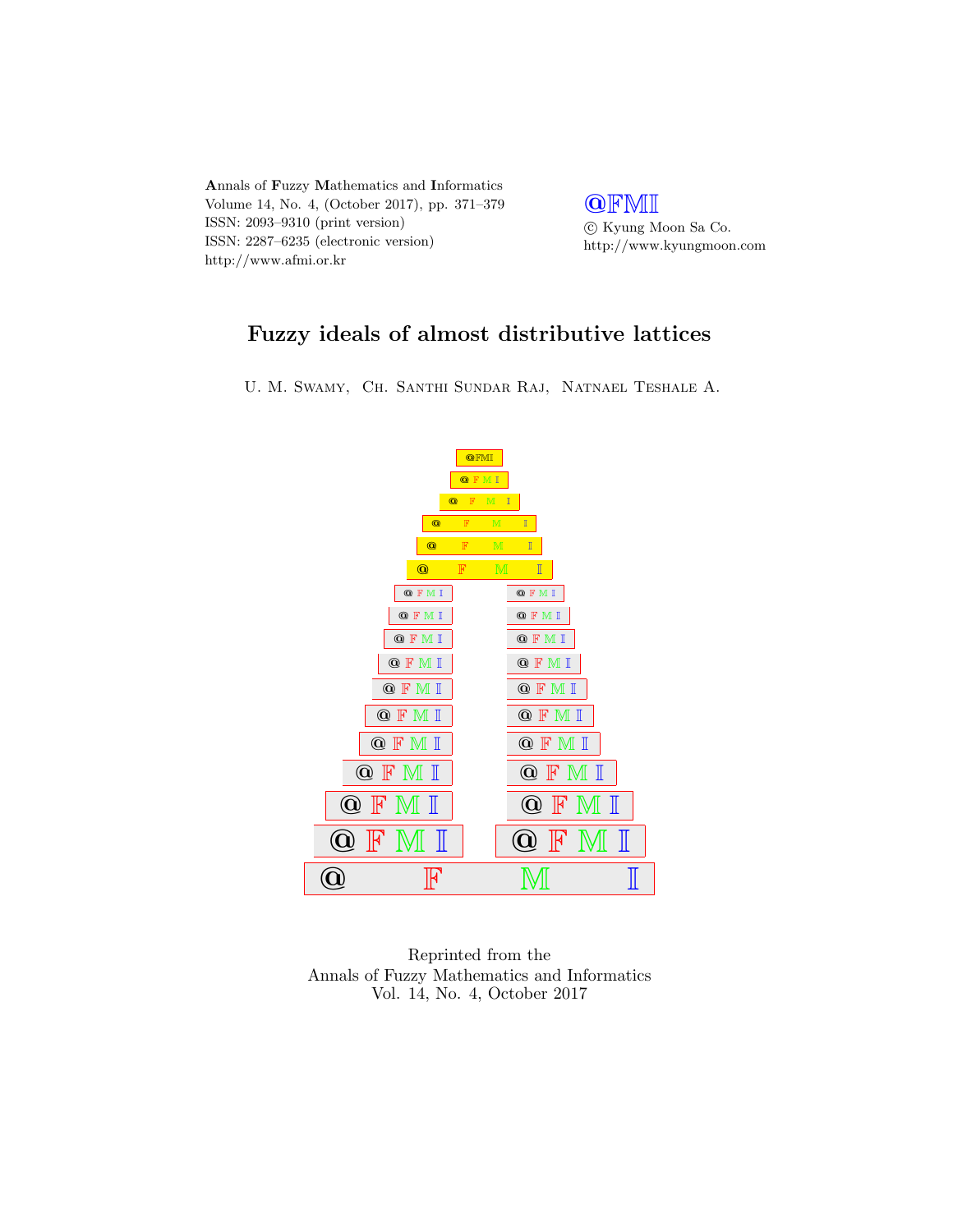Annals of Fuzzy Mathematics and Informatics Volume 14, No. 4, (October 2017), pp. 371–379 ISSN: 2093–9310 (print version) ISSN: 2287–6235 (electronic version) http://www.afmi.or.kr

**QFMI**  c Kyung Moon Sa Co. http://www.kyungmoon.com

## Fuzzy ideals of almost distributive lattices

U. M. Swamy, Ch. Santhi Sundar Raj, Natnael Teshale A.

Received 1 February 2017; Revised 17 February 2017; Accepted 24 March 2017

ABSTRACT. The notion of an Almost Distributive Lattice (ADL) is a common abstraction of several lattice theoretic and ring theoretic generalization of Boolean algebra and Boolean rings. In this paper, we introduce the notion of L-fuzzy ideal of an ADL with truth values in a complete lattice  $L$  satisfying the infinite meet distributive law and prove certain properties of these. Mainly, it is proved that the class of L-fuzzy ideals of an ADL forms a complete distributive lattice.

2010 AMS Classification: 06D72, 06F15, 08A72

Keywords: L -fuzzy ideal, Almost Distributive Lattice (ADL), Complete lattice, Infinite meet distributivity.

Corresponding Author: Ch. Santhi Sundar Raj (santhisundarraj@yahoo.com)

#### 1. INTRODUCTION

L.A. Zadeh [\[12\]](#page-9-0) introduced the notion of a fuzzy subset of a set X as a function from X into  $I = [0, 1]$ . Several algebraists took interest in the study of fuzzy subalgebras of several algebraic structures. Rosenfeld [\[5\]](#page-9-1) defined the concept of fuzzy subgroup of a group. In 1982, Liu [\[3\]](#page-9-2) defined and studied fuzzy sub-rings and as well as fuzzy ideals in rings. Subsequently, U.M. Swamy and K. L. N. Swamy [\[10\]](#page-9-3) fuzzified prime ideals of rings. Goguen  $[2]$  realized that the unit interval  $[0, 1]$  is not sufficient to take the truth values of general fuzzy statements. U.M. Swamy and K. L. N. Swamy initiated, Fuzzy prime ideals of rings with truth values in a complete lattice satisfying the infinite meet distributive law. More-generally, U. M. Swamy and D. V. Raju [\[7,](#page-9-5) [8,](#page-9-6) [9\]](#page-9-7) introduced the concept of Algebraic Fuzzy systems with truth values in a complete lattice satisfying the infinite meet distributive law.

U. M. Swamy and G. C. Rao [\[6\]](#page-9-8) have introduced the notion of an Almost Distributive Lattice (ADL) as a common abstraction of several lattice theoretic and ring theoretic generalizations of Boolean algebras (Boolean rings). An ADL  $(A, \wedge, \vee, 0)$ satisfies all the axioms of a distributive lattice, except possibly the commutativity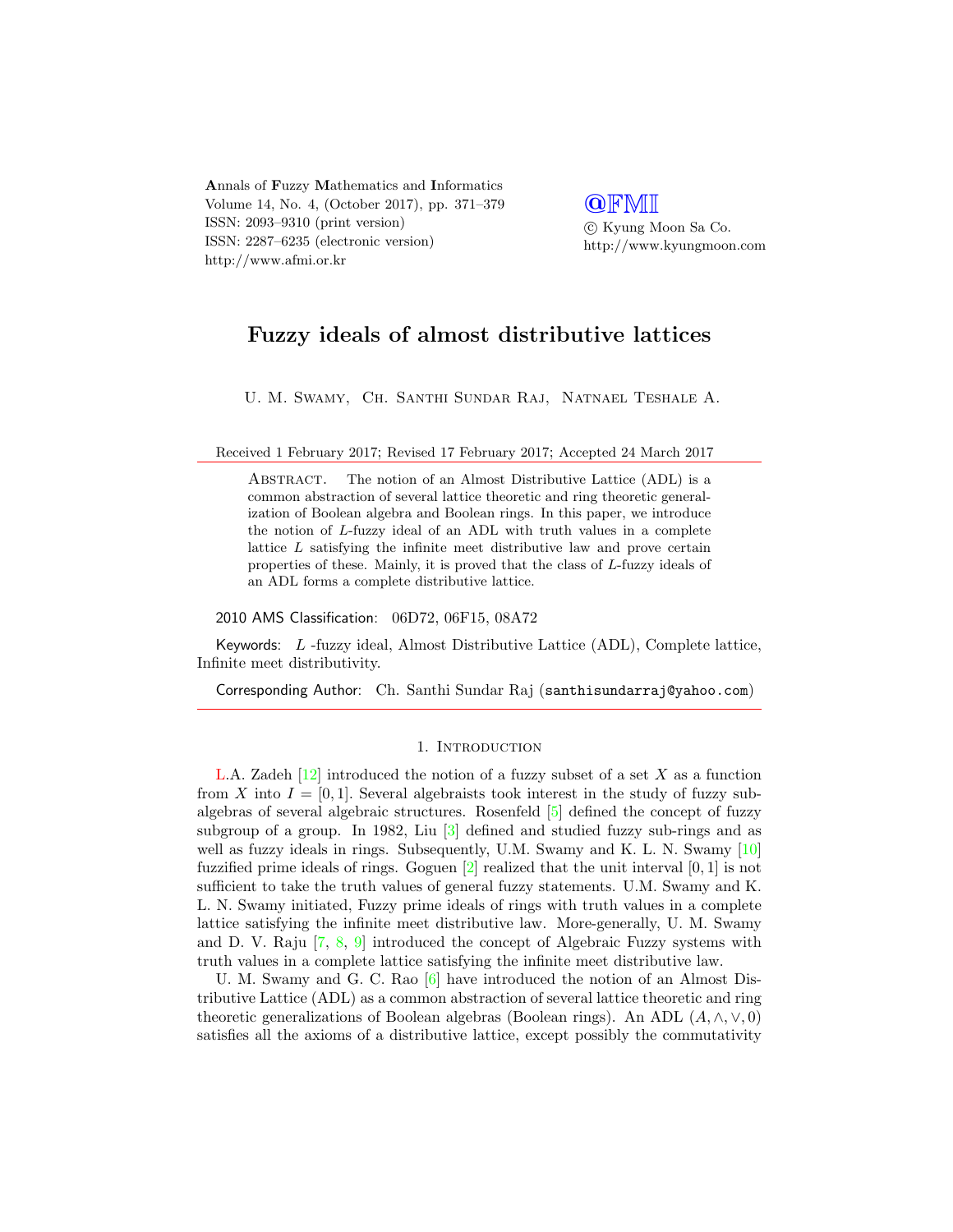of the operations  $\vee$  and  $\wedge$ . It is known that, in any ADL, the commutativity of  $\vee$  is equivalent to that of  $\wedge$  and also to the right distributivity of  $\vee$  over  $\wedge$ .

In this paper, we introduce the notion of L-fuzzy ideal of a given ADL  $(A, \wedge, \vee, 0)$ and we initiate the study of these. Even though most of the results proved here look like analagous to those of the lattices  $[1, 4]$  $[1, 4]$  $[1, 4]$ , the proofs require different techniques in view of the absence of the commutativity of the operations and the right distributivity of ∨ over ∧.

#### 2. Preliminaries

In this section, we collect all the necessary preliminaries which will be used in the discussion in the main text of this paper.

We recall the concept of Almost Distributive Lattices (ADL's) from [\[6\]](#page-9-8).

**Definition 2.1.** An algebra  $A = (A, \vee, \wedge, 0)$  of type  $(2, 2, 0)$  is called an Almost Distributive Lattice (abbreviated as ADL), if it satisfies the following conditions for all  $a, b$  and  $c \in A$ :

(i)  $0 \wedge a = 0$ , (ii)  $a \vee 0 = a$ , (iii)  $a \wedge (b \vee c) = (a \wedge b) \vee (a \wedge c),$ (iv)  $a \vee (b \wedge c) = (a \vee b) \wedge (a \vee c),$ (v)  $(a \vee b) \wedge c = (a \wedge c) \vee (b \wedge c),$ (vi)  $(a \vee b) \wedge b = b$ .

Any distributive lattice bounded below is an ADL, where 0 is the smallest element. Also, a commutative regular ring  $(R, +, \ldots, 0, 1)$  with unity can be made into an ADL by defining the operations  $\wedge$  and  $\vee$  on R by

$$
a \wedge b = a_0b
$$
 and  $a \vee b = a + b - a_0b$ ,

where, for any  $a \in R$ ,  $a_0$  is the unique idempotent in R such that  $aR = a_0R$  and 0 is the additive identity in  $R$ . Further any nonempty set  $X$  can be made into an ADL by fixing an arbitrarily choosen element  $0$  in  $X$  and by defining the operations  $\wedge$  and  $\vee$  on X by

$$
a \wedge b = \begin{cases} 0, & \text{if } a = 0 \\ b, & \text{if } a \neq 0 \end{cases} \quad \text{and} \quad a \vee b = \begin{cases} b, & \text{if } a = 0 \\ a, & \text{if } a \neq 0. \end{cases}
$$

This ADL  $(X, \wedge, \vee, 0)$  is called a discrete ADL. An ADL A is said to be associative ADL if the operation  $\vee$  on A is associative. Through out this paper, by an ADL we always mean an associative ADL only.

**Definition 2.2.** Let  $A = (A, \vee, \wedge, 0)$  be an ADL. For any a and  $b \in A$ , define

$$
a \leq b
$$
 if  $a = a \land b \Leftrightarrow a \lor b = b$ ).

Then  $\leq$  is a partial order on A with respect to which 0 is the smallest element in A.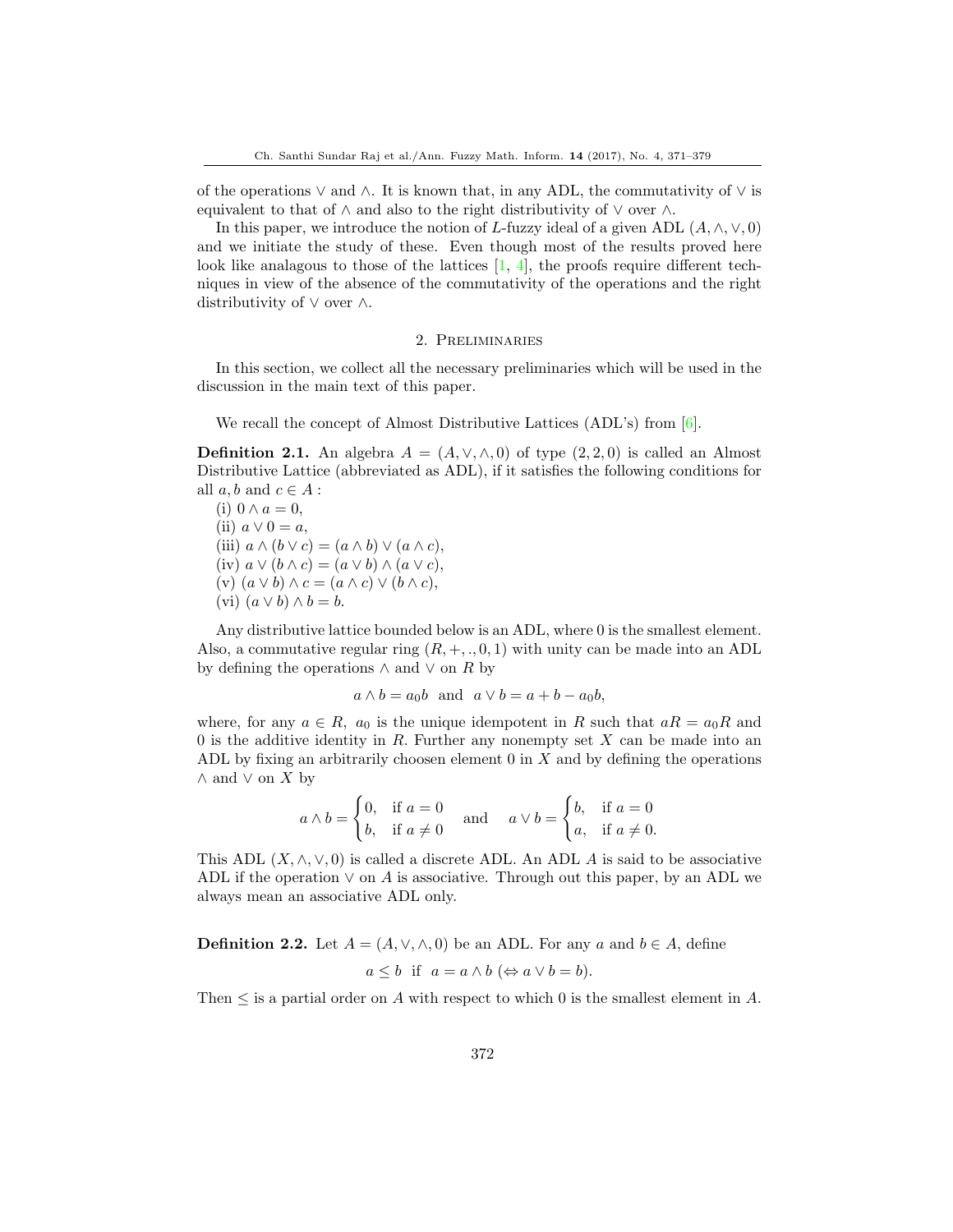Theorem 2.3. The following hold for any a, b and c in an ADL A:

(1)  $a \wedge 0 = 0 = 0 \wedge a$  and  $a \vee 0 = a = 0 \vee a$ , (2)  $a \wedge a = a = a \vee a$ , (3)  $a \wedge b \leq b \leq b \vee a$ , (4)  $a \wedge b = a \Leftrightarrow a \vee b = b$ , (5)  $a \wedge b = b \Leftrightarrow a \vee b = a$ , (6)  $(a \wedge b) \wedge c = a \wedge (b \wedge c)$  (i.e.,  $\wedge$  is associative), (7)  $a \vee (b \vee a) = a \vee b$ , (8)  $a < b \Rightarrow a \wedge b = a = b \wedge a \Leftrightarrow a \vee b = b = b \vee a$ , (9)  $(a \wedge b) \wedge c = (b \wedge a) \wedge c$ , (10)  $(a \vee b) \wedge c = (b \vee a) \wedge c$ , (11)  $a \wedge b = b \wedge a \Leftrightarrow a \vee b = b \vee a$ , (12)  $a \wedge b = \inf\{a, b\} \Leftrightarrow a \wedge b = b \wedge a \Leftrightarrow a \vee b = \sup\{a, b\}.$ 

An element  $m \in A$  is said to be maximal if for any  $x \in A$ ,  $m \leq x$  implies  $m = x$ . It can be easily observed that m is maximal if and only if  $m \wedge x = x$ , for all  $x \in A$ .

**Definition 2.4.** Let I be a non empty subset of an ADL A. Then I is called an ideal of A if  $a, b \in I \Rightarrow a \lor b \in I$  and  $a \land x \in I$  for all  $x \in A$ .

As a consequence, for any ideal I of A,  $x \wedge a \in I$  for all  $a \in I$  and  $x \in A$ . For any  $S \subseteq A$ , the smallest ideal of A containing S is called the ideal generated by S in A and is denoted by  $(S)$ . It is known that

$$
(S] = \Big\{ \big(\bigvee_{i=1}^{n} x_i\big) \wedge a \mid n \ge 0, x_i \in S \text{ and } a \in A \Big\}.
$$

When  $S = \{x\}$ , we write  $(x]$  for  $(\{x\}]$ . Note that  $(x] = \{x \land a \mid a \in A\}$ .

For any non-empty set  $X$  and for any algebraic system  $A$ , it is well known that the set  $A^X$  of all mappings of X into A can be made into an algebraic system of the same type as  $\tilde{A}$  by defining the fundamental operations point-wise. If  $\tilde{A}$  is an equationally definable algebra (like group or ring or a module or a lattice), then  $A<sup>X</sup>$ is an algebra in the variety generated by A. In particular, if 2 is the two-element lattice  $\{0, 1\}$  with  $0 < 1$ , then  $2^X$  is a Boolean algebra for any non-empty set X, since 2 is a Boolean algebra. It is well known that  $2^{\tilde{X}}$  is isomorphic with the Boolean algebra  $P(X)$  of all subsets of X. Therefore, the usual (or crisp) subsets of X can be identified with mapping of  $X$  into 2. If we replace 2 by a complete lattice  $L$ , satisfying the infinite meet distributive law, then mapping of  $X$  into  $L$  are called  $L$ -fuzzy subsets of  $X$ . Formally, we have the following.

**Definition 2.5.** An L-fuzzy subset  $\lambda$  of X is a mapping from X into L, where L is a complete lattice satisfying the infinite meet distributive law. If  $L$  is the unit interval  $[0, 1]$  of real numbers, then these are the usual fuzzy subsets of X.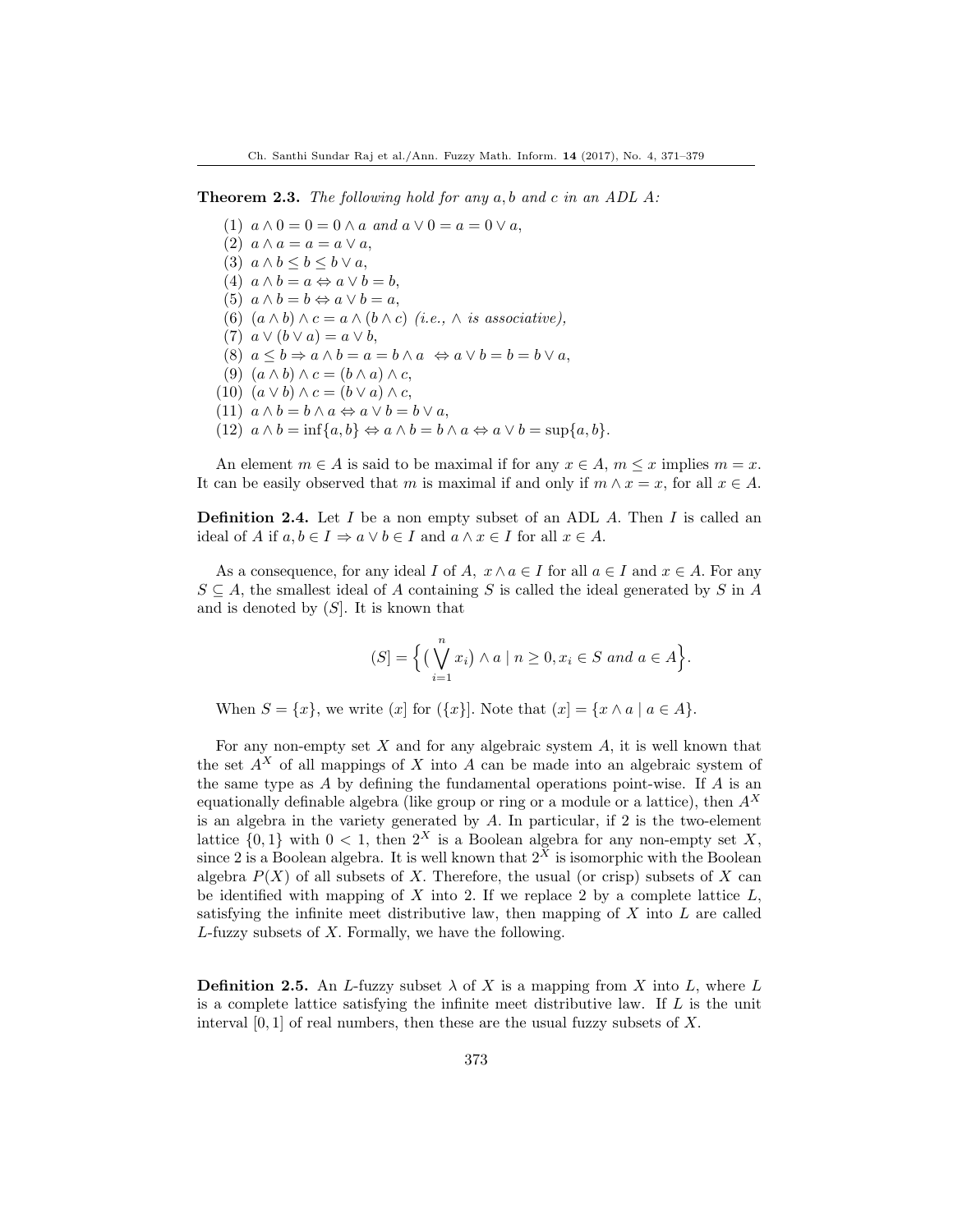**Definition 2.6.** Let  $\lambda : X \longrightarrow L$  be a L-fuzzy subset of X. Then the set  $\{\lambda(x): x \in X\}$  is called the image of  $\lambda$  and it is denoted by  $\lambda(X)$  or  $Im(\lambda)$ . For any  $\alpha \in L$ , the set  $\lambda_{\alpha} = \lambda^{-1}([\alpha,1]) = \{x \in X : \alpha \leq \lambda(x)\}$  is called the  $\alpha$ -cut of  $\lambda$ .

3. L-fuzzy ideals

In this section, we introduce the notion of L-fuzzy ideal of an ADL  $(A, \vee, \wedge, 0)$ Here after L stands a non-trivial complete lattice in which the infinite meet distributive law is satisfied. That is,

$$
a \wedge \left(\bigvee_{s \in S} s\right) = \bigvee_{s \in S} (a \wedge s)
$$
, for any  $S \subseteq L$  and  $a \in L$ .

Throughout this paper A stands for a non-trivial ADL  $(A, \vee, \wedge, 0)$  with 0 as the zero element in A.

**Definition 3.1.** A L-fuzzy subset  $\lambda$  of A is said to be a L-fuzzy ideal of A, if  $\lambda(0) = 1$  and  $\lambda(x \vee y) = \lambda(x) \wedge \lambda(y)$ , for all  $x, y \in A$ .

It can be easily seen that every L-fuzzy ideal  $\lambda$  of A is an antitone in the sense that for any  $x, y \in A$ ,

$$
x \le y \Longrightarrow \lambda(y) \le \lambda(x).
$$

Before going to the main results, let us recall from  $[11]$ , that two elements a and b in an ADL  $(A, \vee, \wedge, 0)$  are said to be associates to each other if  $a \wedge b = b$  and  $b \wedge a = a$ ; in this case we write  $a \sim b$ .

**Lemma 3.2.** Let  $\lambda$  be a L-fuzzy ideal of A, S a non-empty subset of A and  $x, y \in A$ . Then we have the following:

- (1) if  $x \sim y$ , then  $\lambda(x) = \lambda(y)$ ,
- (2)  $\lambda(x \wedge y) = \lambda(y \wedge x)$ ,
- (3) if  $x \in (S]$ , then  $\lambda(x) \geq \bigwedge_{i=1}^{n} \lambda(a_i)$  for some  $a_1, a_2, ..., a_n \in S$ ,
- (4) if  $x \in (y]$ , then  $\lambda(x) \geq \lambda(y)$ ,
- (5) if m is a maximal element in A, then  $\lambda(m) \leq \lambda(x)$ ,
- (6)  $\lambda(m) = \lambda(n)$ , for all maximal elements m and n in A.

*Proof.* (1) Suppose  $x \sim y$ . Then  $x \wedge y = y$  and  $y \wedge x = x$ , which is equivalent to saying that  $x \vee y = x$  and  $y \vee x = y$ . Thus  $\lambda(x) = \lambda(x \vee y) = \lambda(x) \wedge \lambda(y) =$  $\lambda(y) \wedge \lambda(x) = \lambda(y \vee x) = \lambda(y).$ 

(2) Clearly,  $x \wedge y \sim y \wedge x$ . Then,  $\lambda(x \wedge y) = \lambda(y \wedge x)$ . (By above (1))

(3) Let  $x \in (S]$ . Then  $x = \left(\bigvee_{i=1}^{n} a_i\right) \wedge b$ , for some  $a_1, a_2, ..., a_n \in S$  and  $b \in A$ . Thus

$$
\lambda(x) = \lambda \left( \left( \bigvee_{i=1}^{n} a_i \right) \wedge b \right)
$$

$$
= \lambda \left( \bigvee_{i=1}^{n} (a_i \wedge b) \right)
$$

$$
374
$$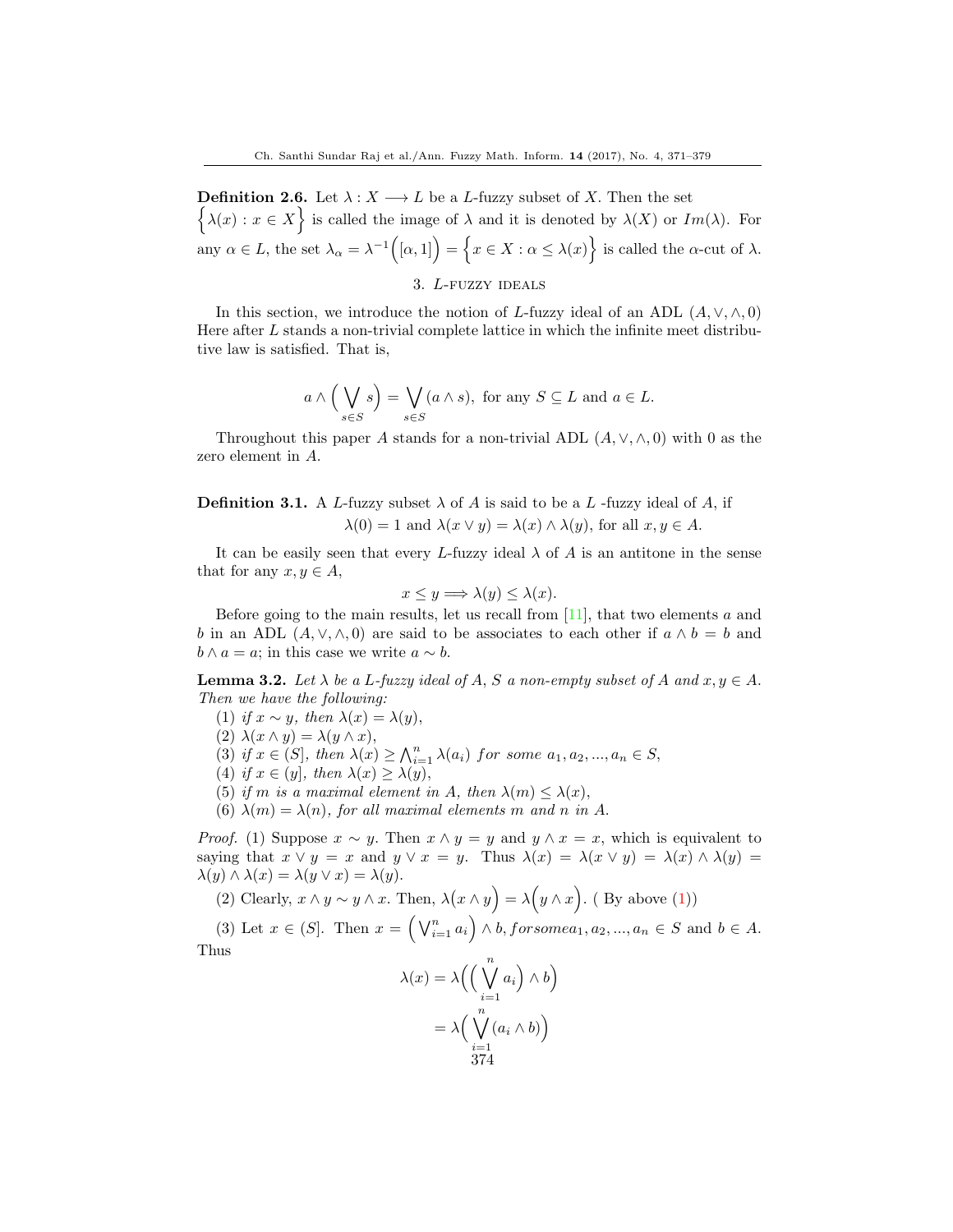$$
= \bigwedge_{i=1}^{n} \lambda (a_i \wedge b) \Big( \text{Since, } \lambda(x \vee y) = \lambda(x) \wedge \lambda(y) \Big)
$$

$$
= \bigwedge_{i=1}^{n} \lambda (b \wedge a_i) (\text{ by (1)})
$$

$$
\geq \bigwedge_{i=1}^{n} \lambda (a_i). \Big( \text{Since } \lambda \text{ is an antitone} \Big)
$$

 $(4)$  It follows from  $(3)$ .

(5) Suppose m is a maximal element in A. Then  $m \wedge x = x$ . Since  $x \wedge m \leq m$  and  $x \wedge m \sim m \wedge x$ , we get  $\lambda(m) \leq \lambda(x \wedge m) = \lambda(m \wedge x) = \lambda(x)$ .

(6) is a consequence of  $(5)$ .

For  $\alpha$ -cuts, we have the following theorem.

**Theorem 3.3.** A L-fuzzy subset  $\lambda$  of A is an L-fuzzy ideal of A if and only if the  $\alpha$ -cut  $\lambda_{\alpha}$  is an ideal of A, for all  $\alpha \in L$ .

*Proof.* Let  $\lambda$  be a L -fuzzy ideal of A and  $\alpha \in L$ . Then  $\lambda(0) = 1$  and hence  $0 \in \lambda_{\alpha}$ . Thus,  $\lambda_{\alpha} \neq \emptyset$ .

$$
x \text{ and } y \in \lambda_{\alpha} \Longrightarrow \alpha \leq \lambda(x) \text{ and } \alpha \leq \lambda(y)
$$

$$
\Longrightarrow \alpha \leq \lambda(x) \land \lambda(y) = \lambda(x \lor y)
$$

$$
\Longrightarrow x \lor y \in \lambda_{\alpha}
$$

$$
\text{and } x \in \lambda_{\alpha} \text{ and } a \in A \Longrightarrow \alpha \leq \lambda(x) \leq \lambda(a \land x) = \lambda(x \land a)
$$

$$
\Longrightarrow \alpha \leq \lambda(x \land a)
$$

$$
\Longrightarrow x \land a \in \lambda_{\alpha}.
$$

So  $\lambda_{\alpha}$  is an ideal of A, for all  $\alpha \in L$ .

Conversely, suppose that  $\lambda_{\alpha}$  is an ideal of A, for all  $\alpha \in L$ . Particularly,  $\lambda_1, 0 \in \lambda_1$ and thus  $\lambda(0) = 1$ .

Let x and  $y \in A$  and choose  $t = \lambda(x \vee y) \in L$ . Then  $x \vee y \in \lambda_t$ . Since  $x \leq x \vee y$ and  $(x \vee y) \wedge y = y$ , we get x and  $y \in \lambda_t$  and thus  $t \leq \lambda(x)$  and  $t \leq \lambda(y)$ . So  $t \leq \lambda(x) \wedge \lambda(y)$ . Hence  $\lambda(x \vee y) \leq \lambda(x) \wedge \lambda(y)$ .

Let  $\beta = \lambda(x) \wedge \lambda(y)$ . Then  $x, y \in \lambda_{\beta}$  and thus  $x \vee y \in \lambda_{\beta}$ . So,  $\lambda(x \vee y) \geq \lambda(x) \wedge \lambda(y)$ . Hence  $\lambda(x \vee y) = \lambda(x) \wedge \lambda(y)$ , for all  $x, y \in A$ . Therefore  $\lambda$  is an *L*-fuzzy ideal of  $A.$ 

**Definition 3.4.** Let  $\chi_s$  denote the characteristic function of any subset S of an ADL A, i.e.,

$$
\chi_s(x) = \begin{cases} 1 & \text{if } x \in S \\ 0 & \text{if } x \notin S. \end{cases}
$$

**Theorem 3.5.** A non-empty subset S of A is an ideal of A if and only if  $\chi_{S}$  is a L-fuzzy ideal of A.

*Proof.* Suppose that S is an ideal of A, then  $\chi_s(0) = 1$ , since  $0 \in S$ . For any  $x, y \in A$ ,  $x \vee y \in S \Longrightarrow x$  and  $y \in S$  (Since  $x \leq x \vee y$  and  $y = (x \vee y) \wedge y$ )  $\implies \chi_{S}(x \vee y) = 1 = 1 \wedge 1 = \chi_{S}(x) \wedge \chi_{S}(y)$ 

375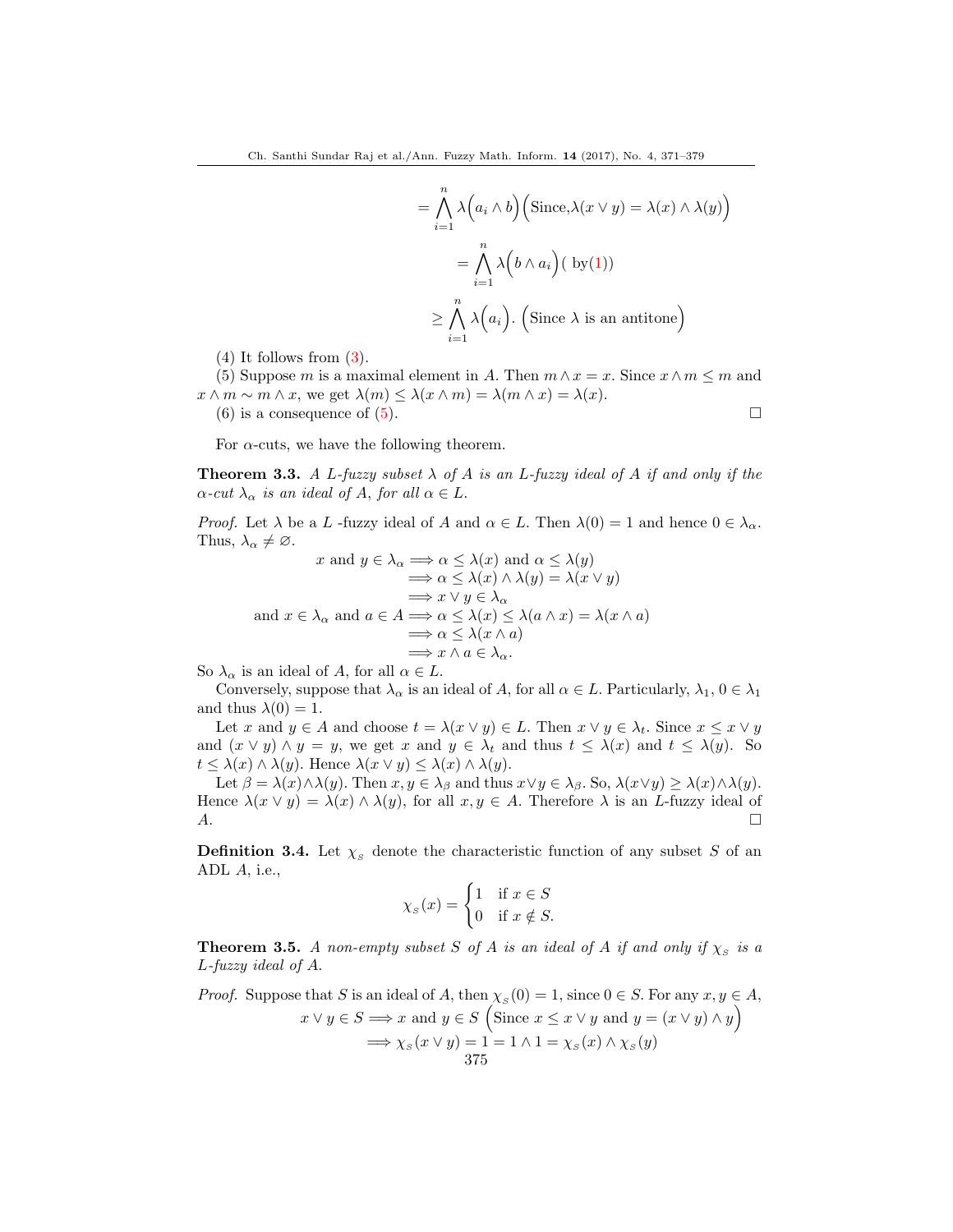$$
x \lor y \notin S \implies \text{either } x \notin S \text{ or } y \notin S
$$
  
\n
$$
\implies \chi_s(x) = 0 \text{ or } \chi_s(y) = 0
$$
  
\n
$$
\implies \chi_s(x \lor y) = 0 = \chi_s(x) \land \chi_s(y).
$$

Thus,  $\chi_s(x \vee y) = \chi_s(x) \wedge \chi_s(y)$ , for all x and  $y \in A$  and So  $\chi_s$  is an L-fuzzy ideal of A.

Conversely suppose that  $\chi_S$  is an L-fuzzy ideal of A. Then each  $\alpha$ -cut of  $\chi_S$  is an ideal of A, by the above Theorem. In particular, the 1-cut of  $\chi_s$ , which is precisely S, is an ideal of A.

For any L-fuzzy subsets  $\lambda$  and  $\mu$  of A, we define

 $\lambda \leq \mu \Leftrightarrow \lambda(x) \leq \mu(x)$  in the ordering of L, for all  $x \in A$ .

The following is an important observation which supports the assumption that  $\lambda(0) = 1$  for any L-fuzzy ideal  $\lambda$  of A.

**Theorem 3.6.** Let  $\lambda$  be a L−fuzzy subset of A such that  $\lambda(x \vee y) = \lambda(x) \wedge \lambda(y)$ , for all  $x, y \in A$ .

Define  $\overline{\lambda}: A \to L$  by:

$$
\overline{\lambda}(x) = \begin{cases} 1 & \text{if } x = 0 \\ \lambda(x) & \text{if } x \neq 0. \end{cases}
$$

Then,  $\overline{\lambda}$  is an L−fuzzy ideal of A. Moreover,  $\overline{\lambda}$  is the smallest L−fuzzy ideal of A  $containing \lambda$ .

*Proof.* Clearly  $\overline{\lambda}(0) = 1$ . Let x and  $y \in A$ .

If  $x \vee y = 0$ , then  $x = 0 = y$ , since  $x \leq x \vee y$  and  $(x \vee y) \wedge y = y$ . Thus,  $\bar{\lambda}(x \vee y) = 1 = \bar{\lambda}(x) \wedge \bar{\lambda}(y).$ 

If  $x \vee y \neq 0$ , then either  $x \neq 0$  or  $y \neq 0$ , say  $x \neq 0$ , then,  $\bar{\lambda}(x \vee y) = \lambda(x \vee y) =$  $\lambda(x) \wedge \lambda(y) = \overline{\lambda}(x) \wedge \overline{\lambda}(y)$  (Note that  $\lambda(x) \leq \lambda(0)$ ). Thus  $\overline{\lambda}$  is an *L*-fuzzy ideal of A.

If  $\{\lambda_i : i \in \Delta\}$  is a family of L-fuzzy ideals of A, then it can be easily verified

that  $\bigwedge \lambda_i$  (the point-wise infimum of  $\lambda'_i s$ ) is an L-fuzzy ideal of A. i∈∆

In particular. if  $\lambda$  is any L-fuzzy subset of A and, for any  $x \in A$ , if we define  $\bar{\lambda}(x) = \bigwedge \{ \mu(x) : \mu \text{ is an } L\text{-fuzzy ideal of A and } \lambda \leq \mu \},\$ 

then  $\bar{\lambda}$  is an *L*-fuzzy ideal A and becomes *L*-fuzzy ideal generated by  $\lambda$ .

In the following, we give a precise description of  $\overline{\lambda}$ . We write  $F \subset\subset A$  to mean that F is a non-empty finite subset of A.  $\Box$ 

**Theorem 3.7.** Let  $\lambda$  be a L-fuzzy subset of A. Then the L-fuzzy ideal  $\bar{\lambda}$  generated by  $\lambda$  is given by:

and

 $\bar{\lambda}(0) = 1$ ,

$$
\bar{\lambda}(x) = \bigvee \Big\{ \bigwedge_{a \in F} \lambda(a) \mid x \in (F], F \subset\subset A \Big\}, \text{ for any } 0 \neq x \in A.
$$
  
376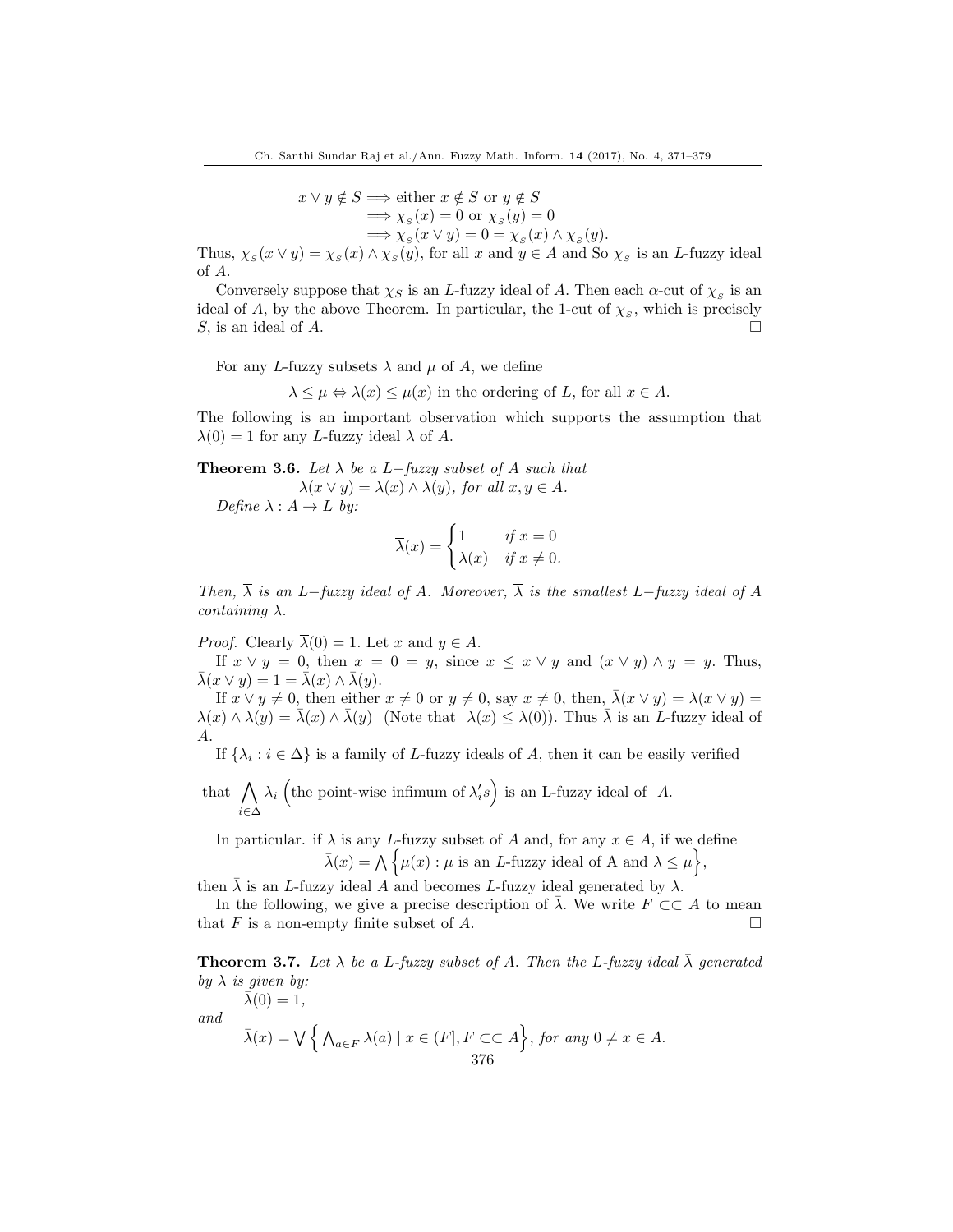*Proof.* Clearly  $\lambda \leq \overline{\lambda}$ . Let  $\mu$  be a L-fuzzy ideal of A such that  $\lambda \leq \mu$ . Let  $x \in A$  such that  $x \in (F]$ , where  $F \subset\subset A$ . Then, by Lemma 3.2,

$$
\mu(x) \ge \bigwedge_{i=1}^{n} \mu(a_i) \text{ for some } a_1, a_2, ..., a_n \in F.
$$

Now, 
$$
\bigwedge_{a \in F} \lambda(a) \le \bigwedge_{a \in F} \mu(a) \le \bigwedge_{i=1}^{\infty} \mu(a_i) \le \mu(x)
$$
.

Thus,  $\bar{\lambda}(x) \leq \mu(x)$ , for all  $x \in A$ . So  $\bar{\lambda} \leq \mu$ . Further, if  $x, y \in A$  with  $x \leq y$ , then for any  $F \subset \subset A$ ,

$$
y \in (F] \Longrightarrow x \in (F] \Longrightarrow \bigwedge_{a \in F} \lambda(a) \leq \bar{\lambda}(x) \Longrightarrow \bar{\lambda}(y) \leq \bar{\lambda}(x).
$$

Thus,  $\bar{\lambda}$  is an antitone. So  $\bar{\lambda}(x \vee y) \leq \bar{\lambda}(x)$ . Also, we can observe that  $\bar{\lambda}(x \vee y) =$  $\bar{\lambda}(y \vee x) \leq \bar{\lambda}(y)$ . This implies,  $\bar{\lambda}(x \vee y) \leq \bar{\lambda}(x) \wedge \bar{\lambda}(y)$ , for all  $x, y \in A$ . On the other hand, by the infinite meet distributivity in  $L$ ,

$$
\bar{\lambda}(x) \wedge \bar{\lambda}(y) = \Big[ \bigvee \Big\{ \bigwedge_{a \in F} \lambda(a) \mid x \in (F], F \subset\subset A \Big\} \Big] \wedge \Big[ \bigvee \Big\{ \bigwedge_{b \in G} \lambda(b) \mid y \in (G], G \subset\subset A \Big\} \Big]
$$
  
=  $\bigvee \Big\{ \bigwedge_{a \in F} \lambda(a) \wedge \bigwedge_{b \in G} \lambda(b) : x \vee y \in (F] \vee (G] \subseteq (F \cup G], F \cup G \subset\subset A \Big\}$   
 $\leq \bar{\lambda}(x \vee y).$ 

Then,  $\bar{\lambda}(x \vee y) = \bar{\lambda}(x) \wedge \bar{\lambda}(y)$ , for all  $x, y \in A$ . Thus,  $\bar{\lambda}$  is the L-fuzzy ideal of A generated by  $\lambda$ .

The above result yields the following.

**Theorem 3.8.** The set of all  $L$ -fuzzy ideals of  $A$  is a complete lattice, in which the supremum  $\bigvee_{i\in\Delta}\lambda_i$  and infimum  $\bigwedge_{i\in\Delta}\lambda_i$  of any family  $\{\lambda_i : i\in\Delta\}$  of L-fuzzy ideals of A are given by:

$$
\left(\bigvee_{i\in\Delta}\lambda_i\right)(x) = \bigvee\left\{\bigwedge_{a\in F}\left(\bigvee_{i\in\Delta}\lambda_i(a)\right) : x\in(F], F\subset\subset A\right\}
$$
  
and  

$$
\left(\bigwedge_{i\in\Delta}\lambda_i\right)(x) = \bigwedge_{i\in\Delta}\lambda_i(x).
$$

Corollary 3.9. For any L– fuzzy ideals  $\lambda$  and  $\mu$  of A, the supremum  $\lambda \vee \mu$  of  $\lambda$ and  $\mu$  is given by:

$$
(\lambda \vee \mu)(x) = \vee \Big{\}bigwedge_{a \in F} (\lambda(a) \vee \mu(a)) : x \in (F], F \subset\subset A \Big}
$$

**Theorem 3.10.** let I be an ideal of  $A, I \neq A$  and  $\alpha \in L$ . Then the L-fuzzy subset  $\alpha_i$  of A defined by:

$$
\alpha_I(x) = \begin{cases} 1 & \text{if } x \in I \\ \alpha & \text{if } x \notin I \end{cases}
$$

is an L-fuzzy ideal of A.  $\alpha$ , defined above is called the  $\alpha$ -level L-fuzzy ideal corresponding to I.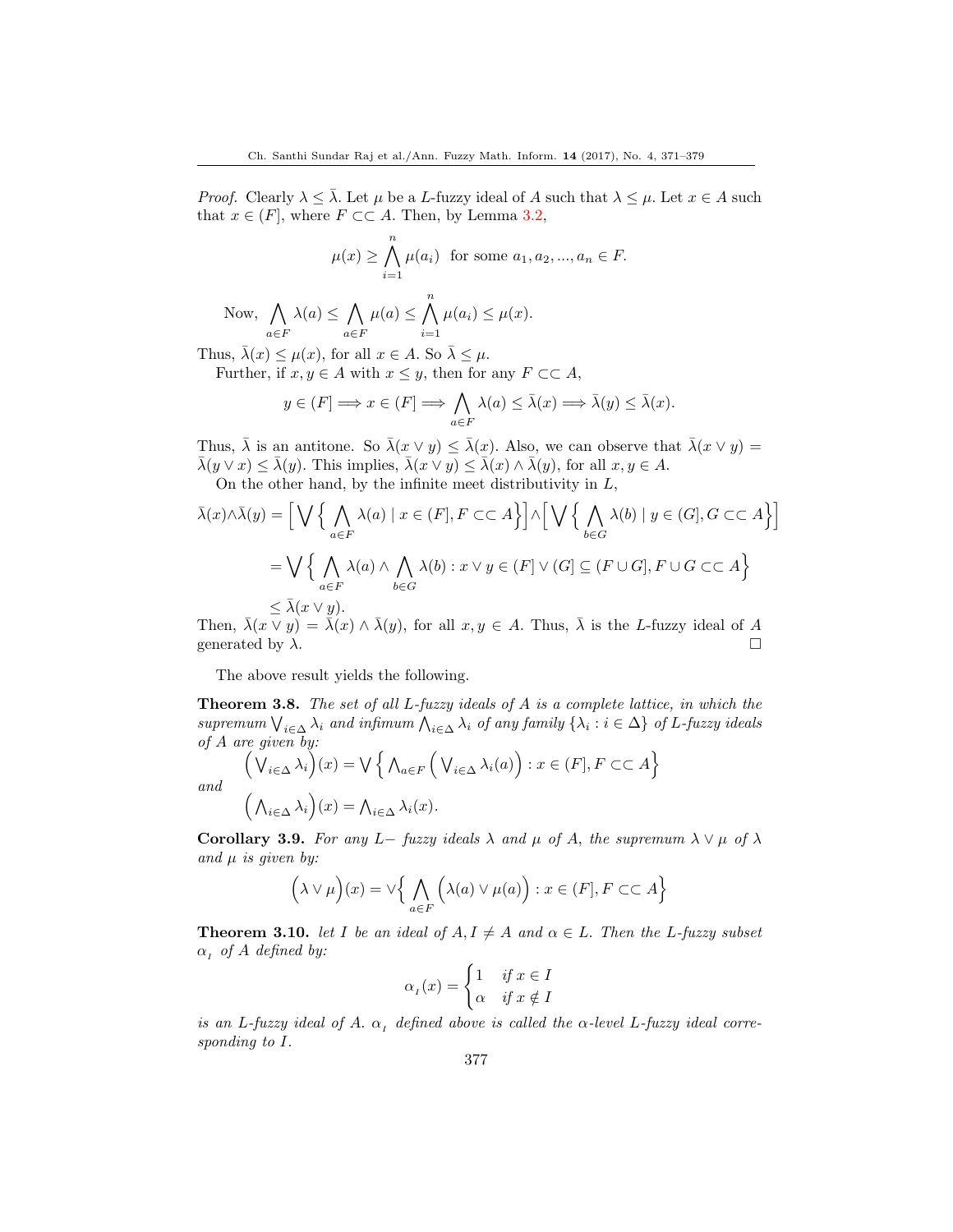Recall that for any  $x \in A$ ,  $(x) = \{y \in A : x \wedge y = y\}.$ 

We have,  $\alpha_A = \alpha_{(A)} = \chi_A$ ,  $\alpha_{\{0\}} = \chi_{\{0\}}$  and  $0_I = \chi_I$ . Moreover, for any  $\alpha \in L$  and for any subset I of A, it can be verified that  $\alpha<sub>I</sub>$  is an L-fuzzy ideal of A if and only if I is an ideal of A.

**Theorem 3.11.** For a given  $\alpha \in L$ , the mapping  $I \mapsto \alpha_I$  is an isomorphism of the lattice  $\mathcal{I}(A)$  of all ideals of A onto the lattice of all  $\alpha$ -level L-fuzzy ideals of A corresponding to ideals of A.

We shall conclude this paper with the following theorem.

Theorem 3.12. The lattice of all L-fuzzy ideals of A is distributive.

*Proof.* Let  $\lambda, \mu$  and  $\nu$  be L-fuzzy ideals of A. Then clearly,  $(\lambda \wedge \mu) \vee (\lambda \wedge \nu) \leq \lambda \wedge (\mu \vee \nu)$ . Let  $x \in A$  be fixed. Then,

$$
\left(\lambda \wedge (\mu \vee \nu)\right)(x) = \lambda(x) \wedge \left(\mu \vee \nu\right)(x)
$$

$$
= \lambda(x) \wedge \left[\bigvee_{\substack{F \subset \subset A \\ x \in (F)}} \left(\bigwedge_{a \in F} (\mu(a) \vee \nu(a))\right)\right]
$$

$$
= \bigvee_{\substack{F \subset \subset A \\ x \in (F)}} \left[\lambda(x) \wedge \bigwedge_{a \in F} \left(\mu(a) \vee \nu(a)\right)\right]
$$

$$
= \bigvee_{\substack{F \subset \subset A \\ x \in (F)}} \left[\bigwedge_{a \in F} \left[\left(\lambda(x) \wedge \mu(a)\right) \vee \left(\lambda(x) \wedge \nu(a)\right)\right]\right] (*)
$$

If  $F = \{a_1, a_2, ..., a_m\}$  and  $x \in (F]$ , then

$$
x = \left(\bigvee_{i=1}^{n} a_i\right) \wedge x, \text{ for some } a_1, a_2, \dots, a_n \in F \text{ and } n \leq m.
$$

Consider,

$$
\bigwedge_{a \in F} \left[ \left( \lambda(x) \wedge \mu(a) \right) \vee \left( \lambda(x) \wedge \nu(a) \right) \right] \leq \bigwedge_{i=1}^{n} \left[ \left( \lambda(x) \wedge \mu(a_i) \right) \vee \left( \lambda(x) \wedge \nu(a_i) \right) \right]
$$
  

$$
\leq \bigwedge_{i=1}^{n} \left[ \left( \lambda(x \wedge a_i) \wedge \mu(x \wedge a_i) \vee (\lambda(x \wedge a_i) \wedge \nu(x \wedge a_i)) \right) \right]
$$
  
(Since  $\lambda, \mu, \nu$  are antitones)  

$$
= \bigwedge_{i=1}^{n} \left[ \left( \lambda \wedge \mu \right) (x \wedge a_i) \vee \left( \lambda \wedge \nu \right) (x \wedge a_i) \right]
$$
  

$$
\leq \left[ \left( \lambda \wedge \mu \right) \vee \left( \lambda \wedge \nu \right) \right] (x) \quad \text{(Since } x = \bigvee^{n} (a_i \wedge x))
$$

Thus, by  $(*),$  we get that

 $i=1$